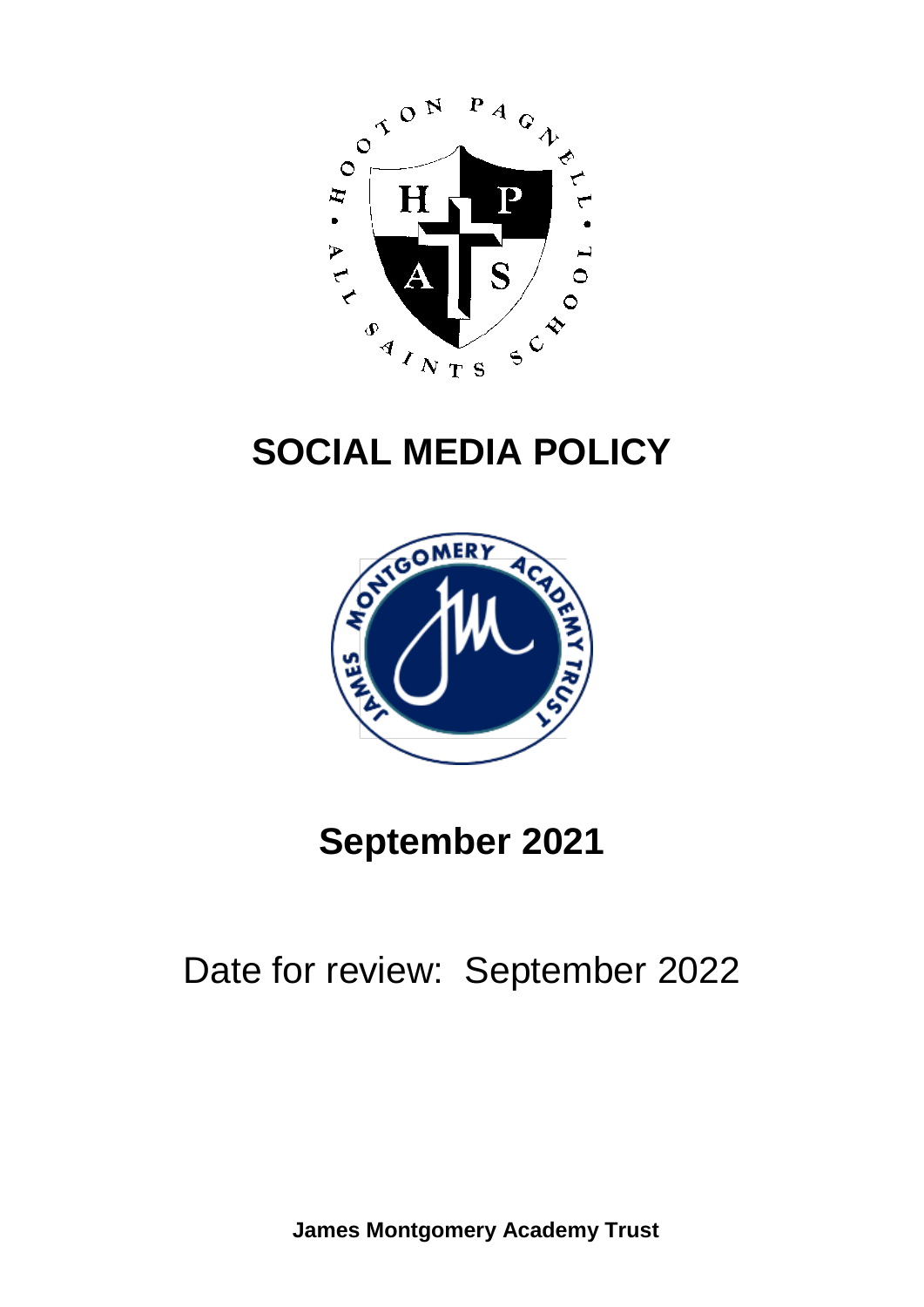#### **Statement of intent**

James Montgomery Academy Trust understands that social media is a growing part of life outside of school. We have a responsibility to safeguard our pupils against potential dangers when accessing the internet at school, and to educate our pupils about how to protect themselves online when outside of school.

We are committed to:

- Encouraging the responsible use of social media in support of the Trust's mission, values and objectives.
- Protecting our pupils from the dangers of social media.
- Preventing and avoiding damage to the reputation of the school through irresponsible use of social media.
- Protecting our staff from cyber bullying and potentially career damaging behaviour.
- Arranging e-safety meetings for parents.

#### **Key roles and responsibilities**

The **local governing body (LGB)** has overall responsibility for the implementation of the Social Media Policy and procedures at all school in the academy.

The **LGB** has a responsibility for ensuring that the Social Media Policy, as written, does not discriminate on any grounds, including but not limited to: ethnicity/national origin, culture, religion, gender, disability or sexual orientation.

The **LGB** has responsibility for handling complaints regarding this policy.

The **Headteacher** will be responsible for the day-to-day implementation and management of the Social Media Policy and procedures in each school in the academy.

**Staff, including teachers, support staff and volunteers**, will be responsible for following the Social Media Policy and for ensuring pupils do so also. They will also be responsible for ensuring the policy is implemented fairly and consistently in the classroom.

**Parents/carers** will be expected to take responsibility for the social media habits of their child/children at home and will be expected to promote safe social media behaviour.

#### **Definitions**

The JMAT defines "social media" as any online platform that offers real-time interaction between the user and other individuals or groups including but not limited to:

- Blogs.
- Online discussion forums, such as netmums.com.
- Collaborative spaces, such as Facebook, Instagram, etc.
- Media sharing services, such as YouTube.
- 'Micro-blogging' applications, such as Twitter.

The JMAT defines "cyber bullying" as any use of social media or communication technology to bully an individual or group.

The JMAT defines "members of the school community" as any teacher, member of support staff, pupil, parent/carer of pupil, governor or ex-pupil.

#### **Training of staff**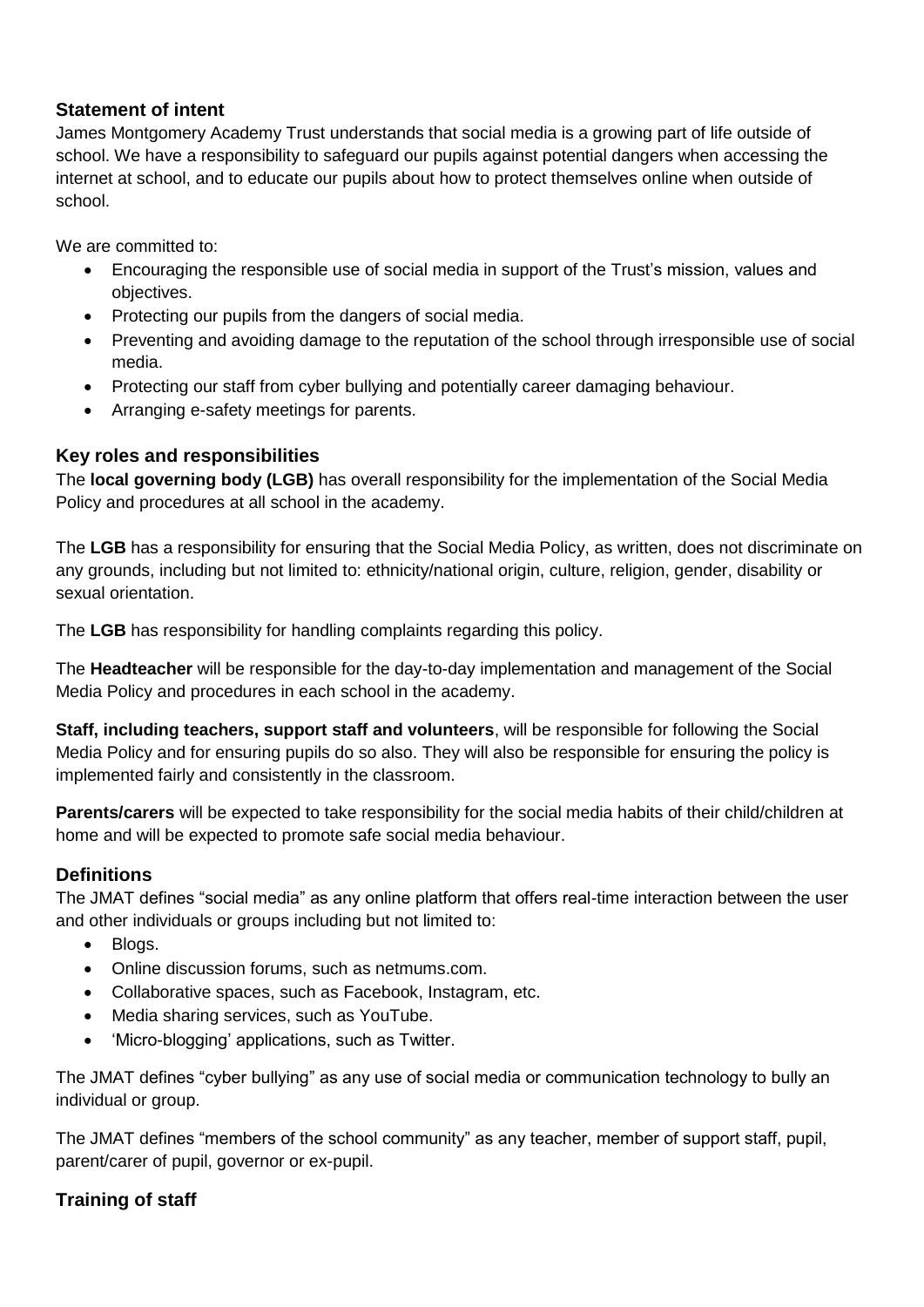At the JMAT we recognise that early intervention can protect pupils who may be at risk of cyber bullying or negative social media behaviour. As such, teachers will receive training in identifying potentially at-risk pupils.

Teachers and support staff will receive training on the Social Media Policy as part of their new starter induction.

Teachers and support staff will receive regular and ongoing training as part of their development.

#### **Pupil expectations**

Pupils are responsible for following the school rules and will be expected to follow requests from teachers.

#### **Social media use - staff**

- School social media passwords are kept in the Headteacher's office. The passwords must never be shared.
- The Headteacher is responsible for the school's social media accounts.
- Teachers may not access social media during lesson time, unless it is part of a curriculum activity.
- The use of smart phone technology is outlined in our Mobile Phone Policy.
- Teachers may use social media during their break times.
- Members of staff should avoid using social media in front of pupils.
- Members of staff must not "friend" or otherwise contact pupils through social media.
- If pupils attempt to "friend" or otherwise contact members of staff through social media, they should be reported to the Headteacher.
- Members of staff should avoid identifying themselves as an employee of the James Montgomery Academy Trust and its academy schools on social media.
- Members of staff must not post content online which is damaging to the academy or any of its staff or pupils.
- Where teachers or members of staff use social media in a personal capacity, they should make it clear that their views are personal.
- Teachers or members of staff must not post any information which could identify a pupil, class or the school.
- Members of staff should not post anonymously or under an alias to evade the guidance given in this policy.
- Breaches of this policy by members of staff will be taken seriously, and in the event of illegal, defamatory or discriminatory content, could lead to prosecution, disciplinary action or dismissal.
- Members of staff should be aware that if their out-of-work activity brings James Montgomery Academy Trust and its schools into disrepute, disciplinary action will be taken.
- Members of staff should regularly check their online presence for negative content via search engines.
- If inappropriate content is accessed online, an inappropriate website content report form should be completed and passed on to the Headteacher.
- Attempts to bully, coerce or manipulate members of the academy community, via social media, by teachers and members of staff will be dealt with as a disciplinary matter.
- Members of staff should not leave a computer or other device logged in when away from their desk, or save passwords.
- Staff members should use their school email address for school business and personal email address for their private correspondence; the two should not be mixed.

### **Social media use – pupils and parents/carers**

Pupils may not access social media during lesson time, unless it is part of a curriculum activity.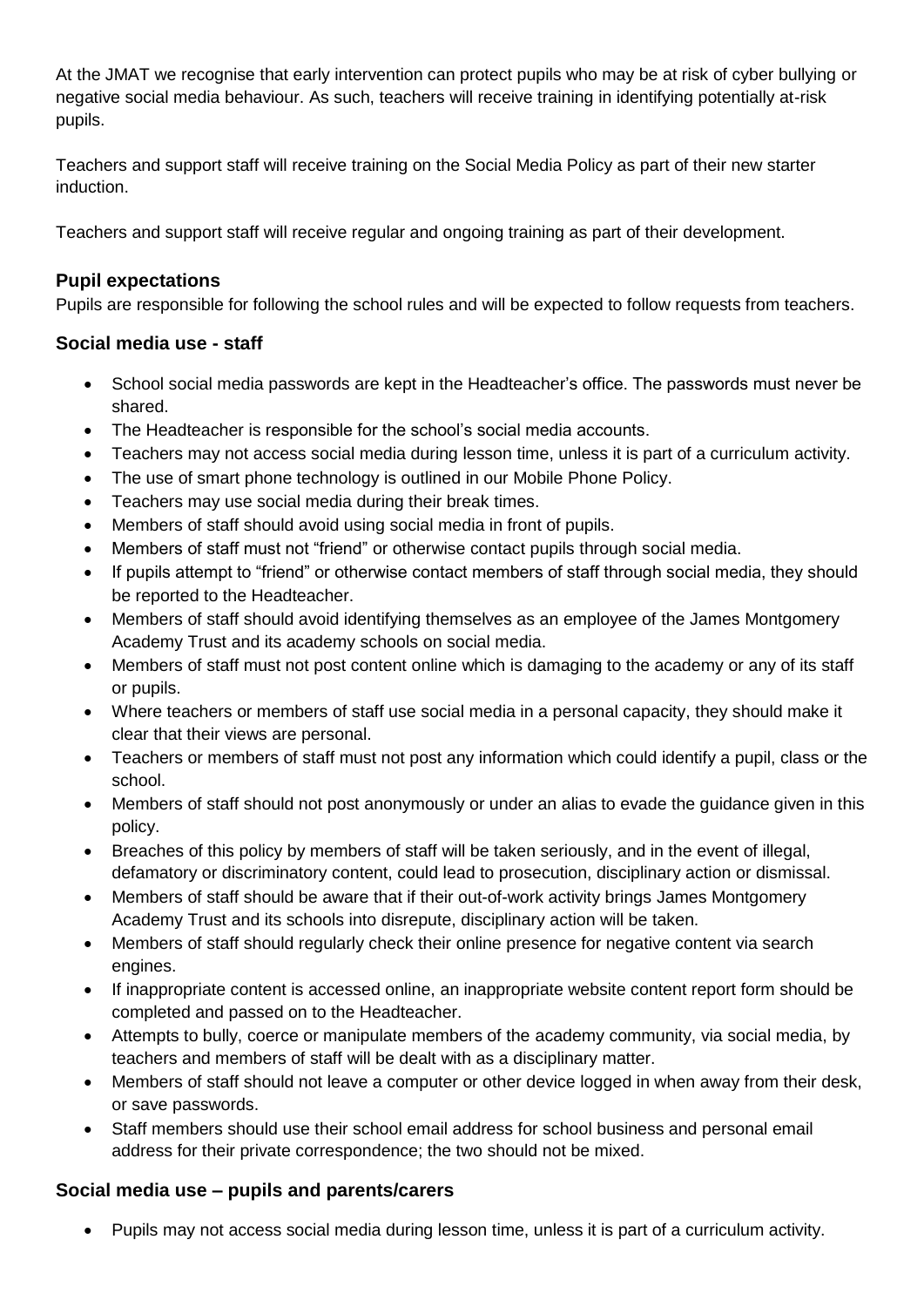- Breaches of this policy by pupils will be taken seriously, and in the event of illegal, defamatory or discriminatory content could lead to prosecution, or exclusion.
- Pupils must not attempt to "friend" or otherwise contact members of staff through social media. If attempts to contact members of staff through social media are made, they will be reported to the Headteacher.
- If members of staff attempt to "friend" or otherwise contact pupils through social media, they should be reported to the Headteacher.
- Pupils and parents/carers should not post anonymously or under an alias to evade the guidance given in this policy.
- Pupils and parents/carers must not post content online which is damaging to the academy or any of its staff or pupils.
- Pupils at our academy must not sign up to social media sites that have an age restriction above the pupil's age.
- If inappropriate content is accessed online on school premises, it must be reported to a teacher.

#### **Blocked content**

The following social media websites are blocked by the network's firewalls:

Facebook, Instagram and Snapchat and other similar sites

Attempts to circumvent the network's firewalls will result in a ban from using school computing equipment, other than with close supervision.

Inappropriate content which is accessed on the school computers should be reported to the Headteacher and the site will be blocked.

Requests may be made to access erroneously blocked content by submitting a request to the Headteacher.

The final decision on whether access should be granted to a site will be made by the Headteacher.

### **Cyber bullying**

At the JMAT and its schools cyber bullying is taken seriously. Incidents of cyber bullying will be dealt with and reported along the same chain as the Anti-Bullying Policy and/or Peer on Peer Abuse Policy.

Staff members should never respond or retaliate to cyberbullying incidents. Incidents should instead be reported as inappropriate, and support sought from their line manager or senior staff member. Evidence from the incident should be saved, including screen prints of messages or web pages, and the time and date of the incident.

Where the perpetrator is a current pupil or colleague, most cases can be dealt with through the JMAT's own disciplinary procedures.

Where the perpetrator is an adult, in nearly all cases, the Headteacher should invite the victim to a meeting to address their concerns. Where appropriate, the perpetrator will be asked to remove the offensive content.

If the perpetrator refuses to comply, it is up to the Headteacher to decide what to do next. This could include contacting the Internet service provider in question through their reporting mechanisms, if the offensive content breaches their terms and conditions.

If the material is threatening, abusive, sexist, of a sexual nature or constitutes a hate crime, the Headteacher should consider contacting the police.

As part of our on-going commitment to the prevention of cyber bullying, regular education and discussion about e-safety will take place as part of computing and PSHE.